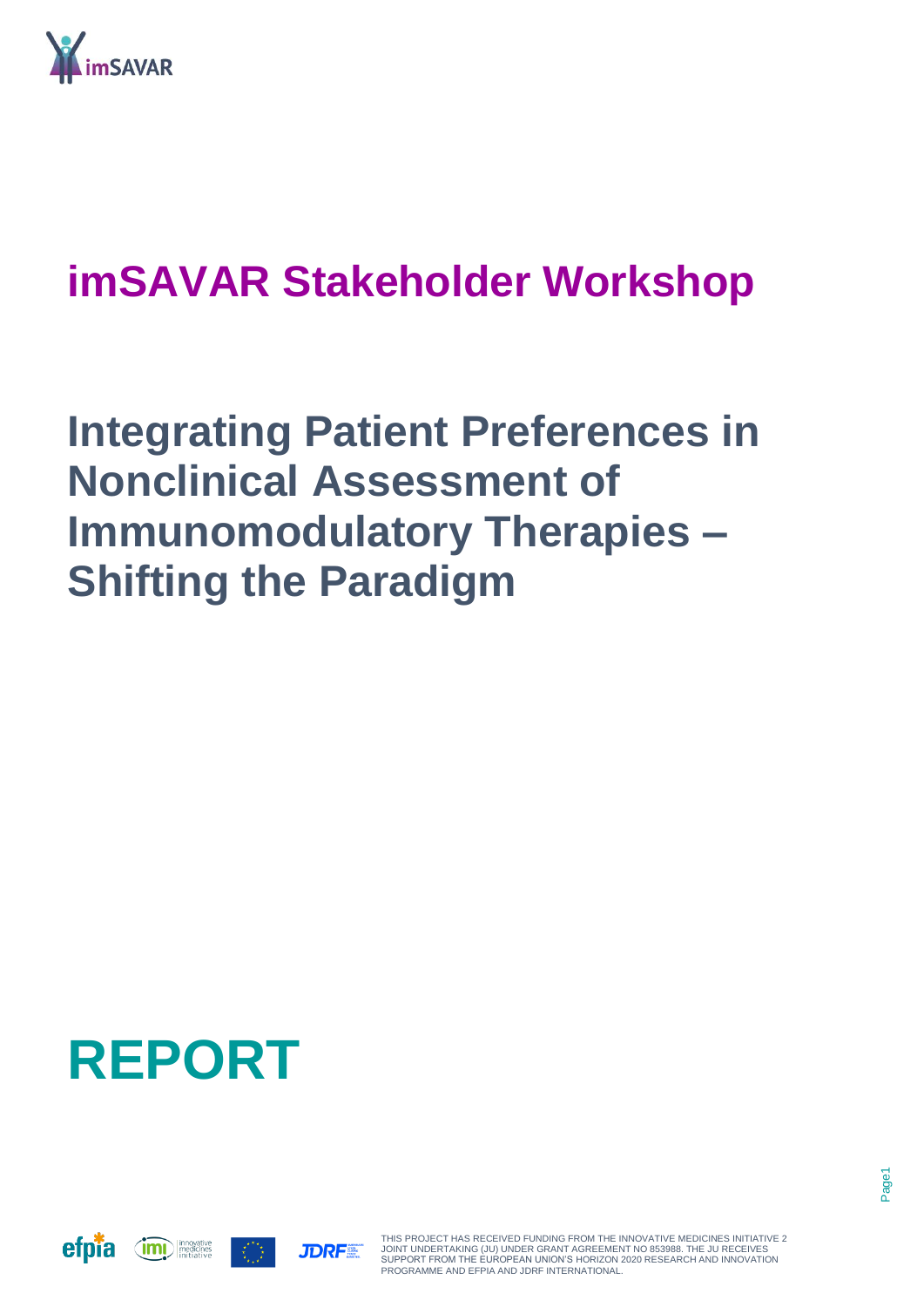

### **Table of Contents**





THIS PROJECT HAS RECEIVED FUNDING FROM THE INNOVATIVE MEDICINES INITIATIVE 2 JOINT<br>UNDERTAKING (JU) UNDER GRANT AGREEMENT NO 853988. THE JU RECEIVES SUPPORT FROM<br>THE EUROPEAN UNION'S HORIZON 2020 RESEARCH AND INNOVATION PR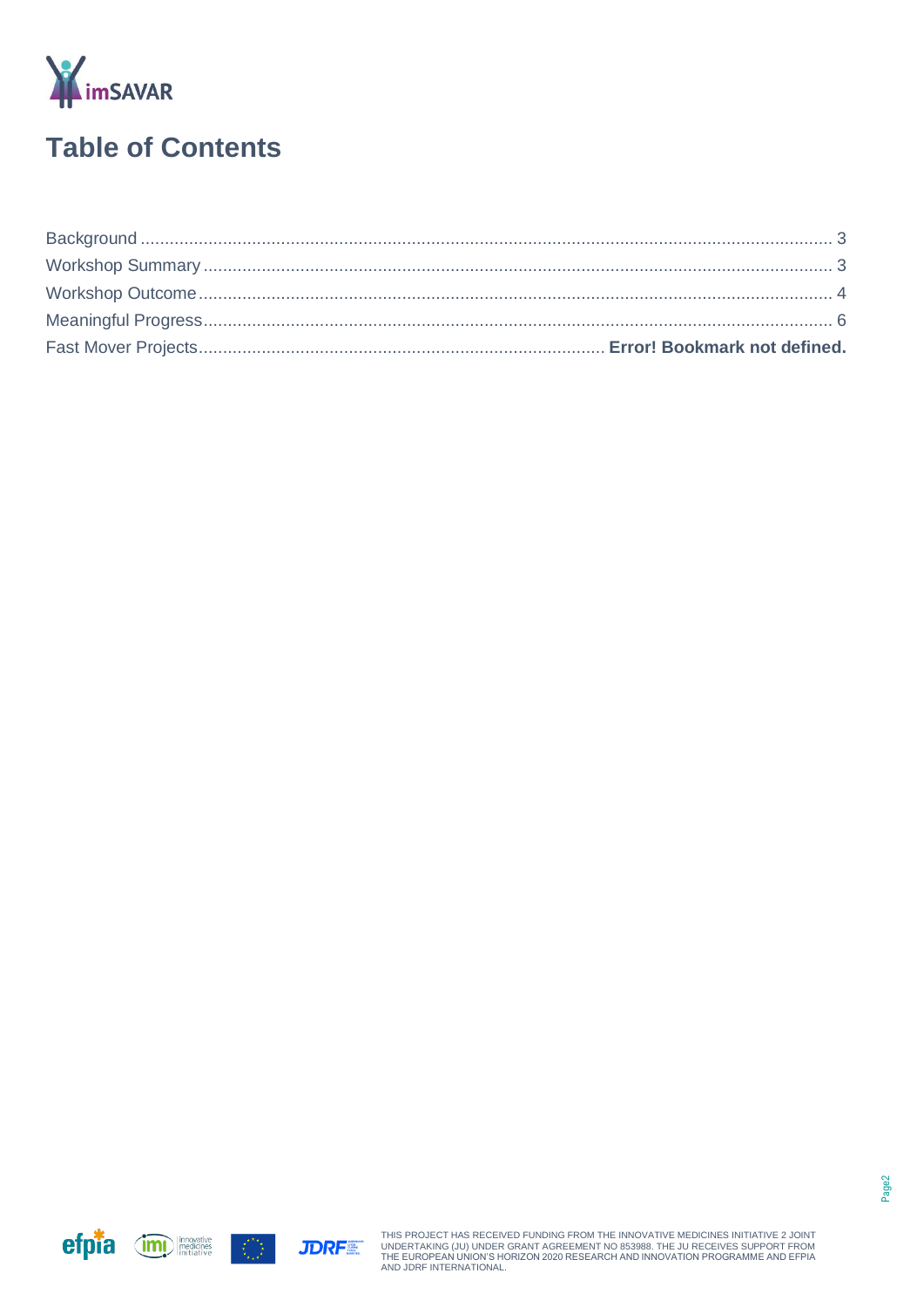

#### <span id="page-2-0"></span>**Background**

Immune-related adverse events (irAEs) are one of the leading causes affecting success rates of immunomodulatory drugs requiring a concerted multistakeholder effort across the drug development process—especially within the nonclinical phase. One of the ways in which the imSAVAR consortium aims to help improve the research and development process and bring a degree of alignment is by creating a Model Grading System through an iterative manner and by leveraging on the imSAVAR Stakeholder Community. A key aspect of imSAVAR is continuing dialogue with patient stakeholders to keep the imSAVAR research agenda patient-centred and maximise outcomes for patients. To better elucidate inclusion of patient preferences within nonclinical assessment of immunomodulatory therapies—specifically toxicity modelling—we codesigned a Workshop entitled "Integrating Patient Preferences in Nonclinical Assessment of Immunomodulatory Therapies – Shifting the Paradigm" with representatives of [Melanoma Patient](http://www.melanomapatientnetworkeu.org/)  [Network Europe](http://www.melanomapatientnetworkeu.org/) (MPNE), [Lung Cancer Europe](https://www.lungcancereurope.eu/) (LuCE), [CML Advocates Network](https://www.cmladvocates.net/) and [Patvocates.](https://www.patvocates.net/) All of these organisations are part of [WECAN](https://wecanadvocate.eu/) which is an informal network of leaders of cancer patient umbrella organisations active in Europe. This online imSAVAR Stakeholder Workshop took place on the 26 & 27 January 2022 with a programme composed of various key opinion leaders representing stakeholders such as: Patient Advocates, Clinicians, Toxicologists, Immunologists, Researchers and Experts in patient preferences.

#### <span id="page-2-1"></span>**Workshop Summary**

The first part of the Workshop focused on presenting the landscape of how immune-related adverse events (irAEs) linked to immune-oncology therapies are managed in clinical practice, complemented by the state of the art in translational safety assessments (i.e., nonclinical models and biomarkers) for predicting these irAEs and challenges and limitations associated with both. This was followed by sharing of patient perspectives on irAEs across different cancers, emphasising not only the heterogeneity in patient preferences regarding treatment outcomes but the risk-benefit trade-offs and treatment choices they struggle with. To culminate, the [IMI PREFER](https://www.imi-prefer.eu/) evidence-based recommendations on when and how to elicit patient preferences provided an exemplar methodology on capturing the patient voice in medical product decision making, which although deemed vital by most stakeholders lacks guidance.

The second part of the Workshop involved pooling together the captured insights in a multistakeholder deliberation on how to embed patient preferences in the research and nonclinical development phase to better address patient unmet needs. Despite the often diverging stakeholder views on treatment outcomes, there was convergence regarding the need to improve tools to better predict safety and efficacy of immunotherapies—largely stemming from the numerous novel advanced therapies and combinations available, improved long term survival of patients across cancers but offset by an ever growing array of complex and unpredictable irAEs. With patients prioritising long-term and acute toxicities besides just severe toxicities, efforts are needed in modelling for their prediction as well. Whilst managing the risk of immune toxicities is already challenging, it is further intensified by the need to balance the effects of immune toxicity treatments on diminishing the efficacy of cancer treatments. Well curated data linking nonclinical development with clinical experience and utilising "patient reported phenotypes" as a priority setting tool for research were stressed as key considerations to address the issues laid out to reach a balanced immune safety and efficacy profile. Although the pursuit of integrating patient preferences within



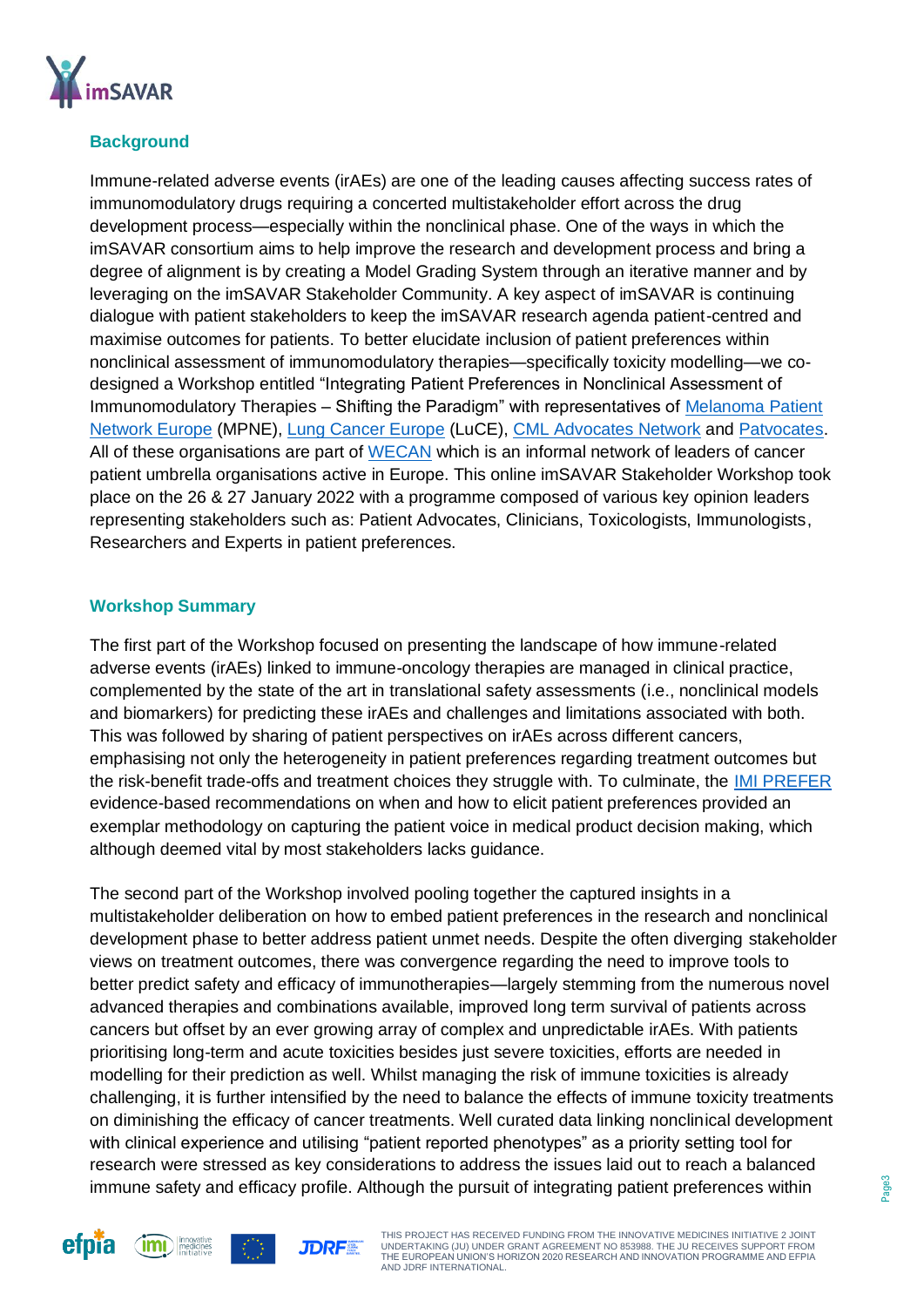

nonclinical safety assessment strategies for immunomodulatory therapies may be unprecedented, its realisation—with all healthcare innovation being a complex endeavour—demands a collaborative approach.

All presentation slides are available through the following [link](https://miro.com/app/board/uXjVOCvcui8=/?invite_link_id=662420181926) by entering the password *imSAVAR2022*. The workshop recording, is available on the [imSAVAR website.](https://imsavar.eu/general-project-news/integrating-patient-preferences-in-nonclinical-assessment-of-immunomodulatory-therapies-shifting-the-paradigm/)

#### <span id="page-3-0"></span>**Workshop Outcome**

Following the series of presentations (see slides) and interactive panel discussion (see Exhibit 1 and Exhibit 2) various important themes emerged as listed below.



*Exhibit 1 Problem Mapping*

#### *Patients need support in balancing toxicity and efficacy*

Often patients will have to decide if they want to pursue a particular course of therapy. In the case of immunomodulatory therapies the challenge is often that treating toxicity from the drug will diminish its efficacy as well. Having clear guidance on the risk of a given toxicity would be useful in multiple clinical scenarios.

#### *Symptoms and toxicities patients care about the most are not routinely considered*

Most toxicity modelling is focused on severe outcomes. However, patients are also concerned about the less severe outcomes especially if this means that they will have to endure a particular symptomology for the rest of their lives. Coupled with the challenge of balancing toxicity and efficacy it is clear that there is a lot of room to improve preclinical toxicology testing from the patient perspective.

#### *Patient preference studies*

Patient preference studies can play an important role in shaping drug development. The IMI project





THIS PROJECT HAS RECEIVED FUNDING FROM THE INNOVATIVE MEDICINES INITIATIVE 2 JOINT UNDERTAKING (JU) UNDER GRANT AGREEMENT NO 853988. THE JU RECEIVES SUPPORT FROM THE EUROPEAN UNION'S HORIZON 2020 RESEARCH AND INNOVATION PROGRAMME AND EFPIA AND JDRF INTERNATIONAL.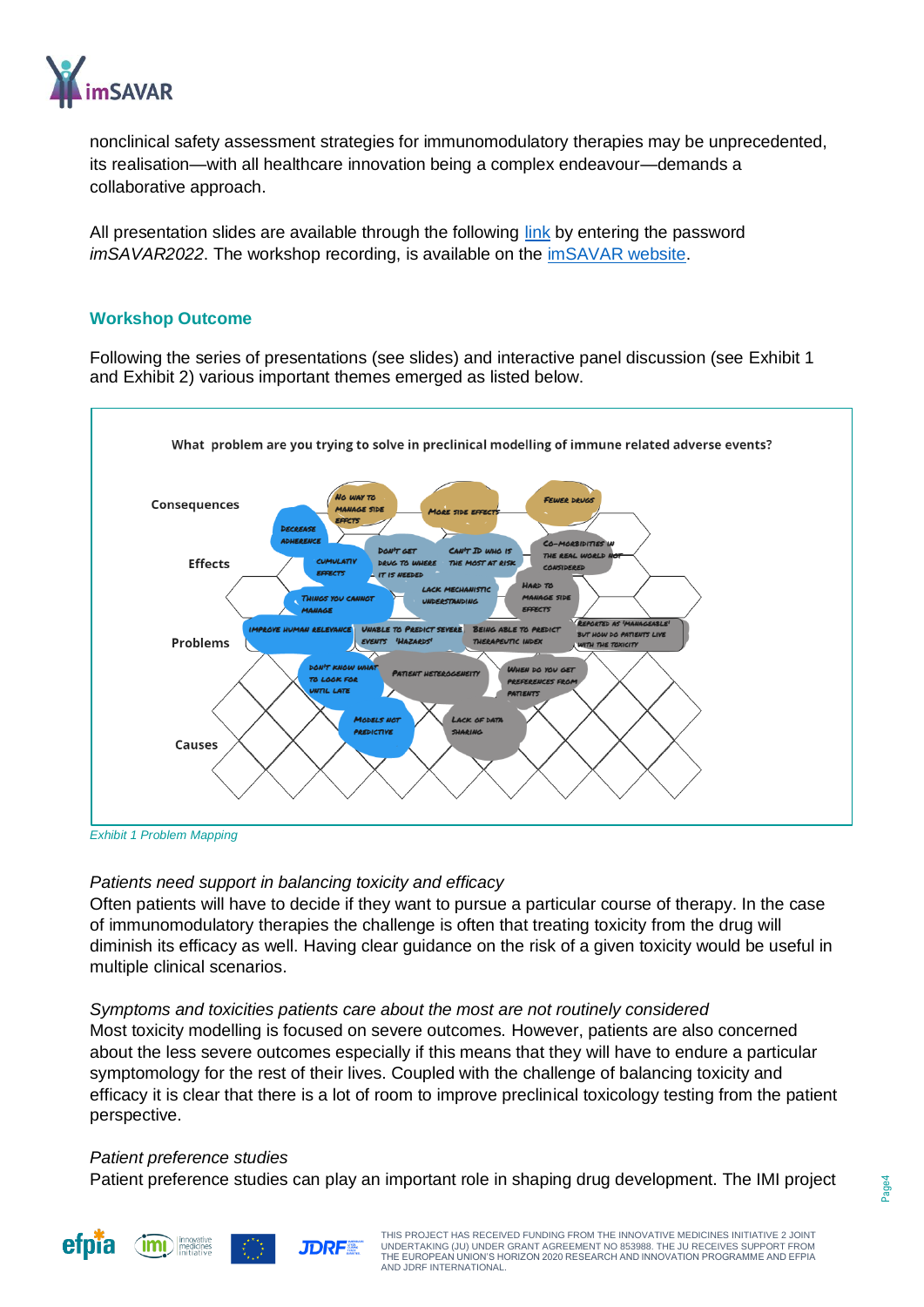

efpia

PREFER has developed a methodology that will likely be recognised by the EMA as a framework to identify and define patient preferences. This could be used to understand preferences either in terms of which toxicities are most important for a patient population, or to understand patient preferences in regards to balancing risk and efficacy. One example of its application could be for genotoxicity. Genotoxicity refers to the capability of a substance to damage genetic materials in cells and cause cancer. It is a concern with immunomodulatory therapies, but it is unclear if genotoxicity should remain a major concern especially if weighed with the risk of dying from a disease. A preference study could help define the risk tolerance, how much genotoxicity will need to be modelled and to what degree it should or should not influence the approval of a therapy.

#### *Access to data limiting the ability to model clinical outcomes*

One of the biggest barriers encountered in the imSAVAR consortium is having access to clinical outcome data whilst one of the goals of imSAVAR is to build models that link to a clinical outcome. Therefore, this requires being able to use existing clinical trial data to understand the clinical outcomes and/or biomarkers that relate to toxicity. The sharing of such data is often limited by multiple barriers such as legal and privacy concerns as well as a reluctance to release data that could hinder a current development program. There are efforts to improve the sharing of clinical trial data but to date it remains very challenging. One potential source of data would be real world registries.



AND JDRF INTERNATIONAL.

**JDRF** 

THE EUROPEAN UNION'S HORIZON 2020 RESEARCH AND INNOVATION PROGRAMME AND EFPIA